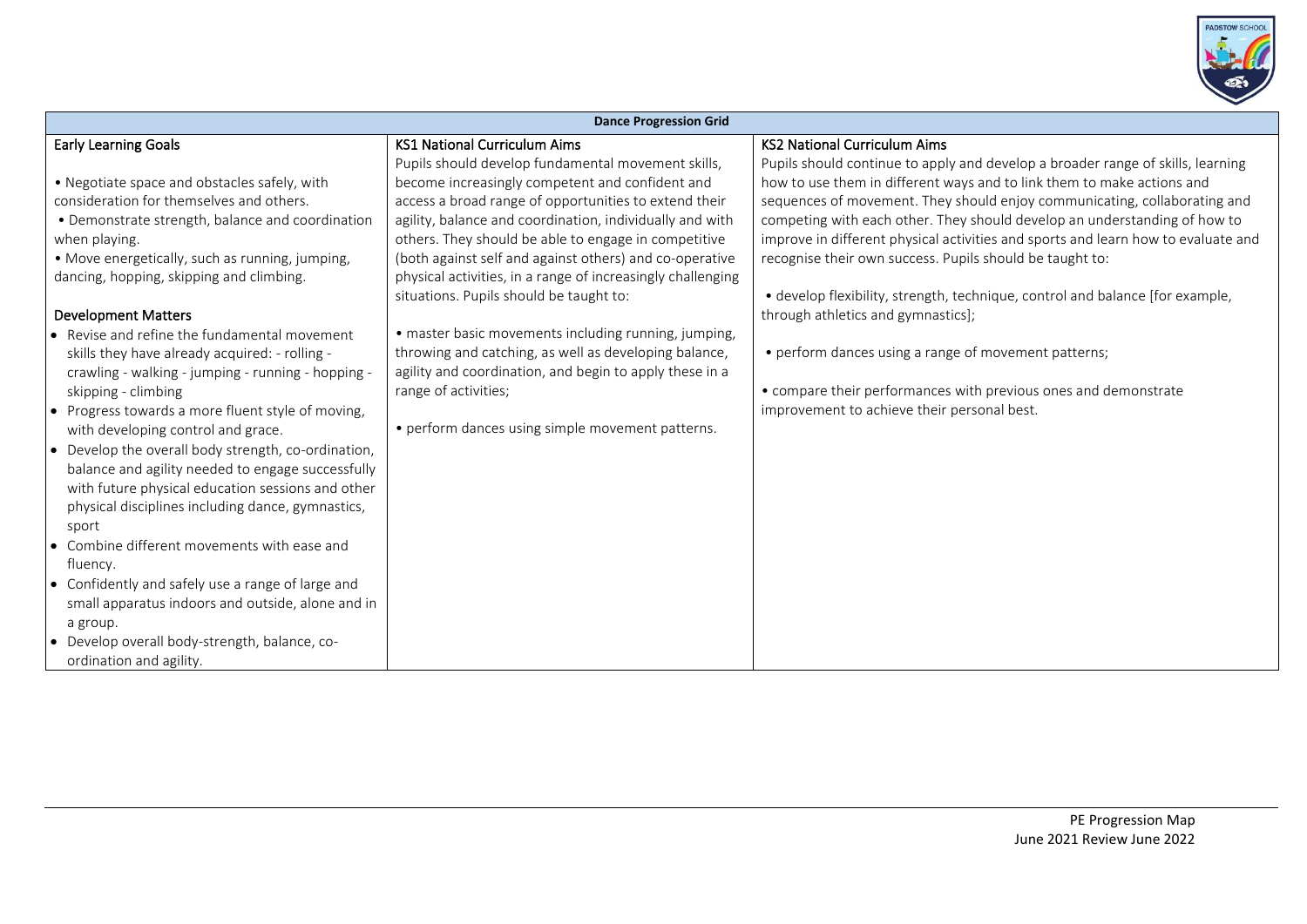

| Reception                   | Year 1                                     | Year 2                                    | Year 3                           | Year 4                          | Year 5                         | Year 6                                   |
|-----------------------------|--------------------------------------------|-------------------------------------------|----------------------------------|---------------------------------|--------------------------------|------------------------------------------|
| <b>Health &amp; Fitness</b> |                                            |                                           |                                  |                                 |                                |                                          |
| Describe how the body       | Describe how the body feels before, during | Recognise and describe how the body feels | Recognise and describe the       | Describe how the body reacts    | Know and understand the        | Understand the importance of warming up  |
| feels when still and when   | and after exercise.                        | during and after different physical       | effects of exercise on the body. | at different times and how this | reasons for warming up and     | and cooling down.                        |
| exercising.                 |                                            | activities.                               |                                  | affects performance.            | cooling down.                  |                                          |
|                             | Carry and place equipment safely.          |                                           | Know the importance of strength  |                                 |                                | Carry out warm-ups and cool-downs safely |
|                             |                                            | Explain what they need to stay healthy    | and flexibility for physical     | Explain why exercise is good    | Explain some safety principles | and effectively.                         |
|                             |                                            |                                           | activity.                        | for your health.                | when preparing for and during  |                                          |
|                             |                                            |                                           |                                  |                                 | exercise.                      | Understand why exercise is good for      |
|                             |                                            |                                           | Explain why it is important to   | Know some reasons for           |                                | health, fitness and wellbeing.           |
|                             |                                            |                                           | warm up and cool down.           | warming up and cooling down.    |                                |                                          |
|                             |                                            |                                           |                                  |                                 |                                | Know ways they can become healthier.     |
|                             |                                            |                                           |                                  |                                 |                                |                                          |
|                             |                                            |                                           |                                  |                                 |                                |                                          |
|                             |                                            |                                           |                                  |                                 |                                |                                          |
| Reception                   | Year 1                                     | Year 2                                    | Year 3                           | Year 4                          | Year 5                         | Year 6                                   |
| <b>Dance Skills</b>         |                                            |                                           |                                  |                                 |                                |                                          |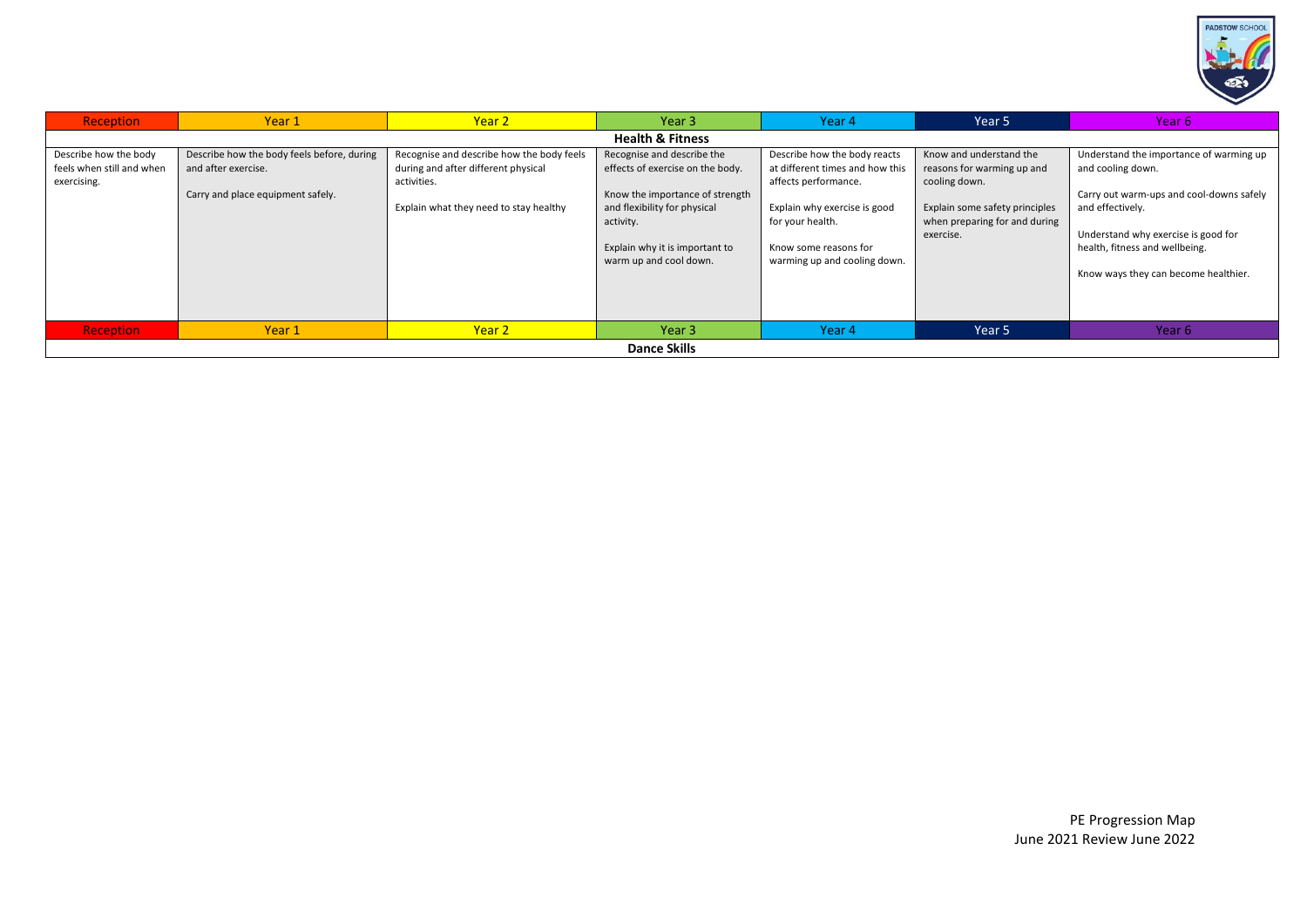

| Join a range of different | Copy and repeat actions.                   | Copy, remember and repeat actions.           | Begin to improvise with a partner | Identify and repeat the                                     | Identify and repeat the                | Identify and repeat the movement patterns                                                 |
|---------------------------|--------------------------------------------|----------------------------------------------|-----------------------------------|-------------------------------------------------------------|----------------------------------------|-------------------------------------------------------------------------------------------|
| movements together.       |                                            |                                              | to create a simple dance.         | movement patterns and                                       | movement patterns and                  | and actions of a chosen dance style.                                                      |
|                           | Put a sequence of actions together to      | Create a short motif inspired by a stimulus. |                                   | actions of a chosen dance                                   | actions of a chosen dance              |                                                                                           |
| Change the speed of their | create a motif.                            |                                              | Create motifs from different      | style.                                                      | style.                                 | Compose individual, partner and group                                                     |
| actions.                  |                                            | Change the speed and level of their          | stimuli.                          |                                                             |                                        | dances that reflect the chosen dance style.                                               |
|                           | Vary the speed of their actions.           | actions.                                     |                                   | Compose a dance that reflects                               | Compose individual, partner            |                                                                                           |
| Change the style of their |                                            |                                              | Begin to compare and adapt        | the chosen dance style.                                     | and group dances that reflect          | Use dramatic expression in dance                                                          |
| movements.                | Use simple choreographic devices such as   | Use simple choreographic devices such as     | movements and motifs to create    | Confidently improvise with a                                | the chosen dance style.                | movements and motifs.                                                                     |
|                           | unison, canon and mirroring.               | unison, canon and mirroring.                 | a larger sequence.                | partner or on their own.                                    |                                        |                                                                                           |
| Create a short movement   |                                            |                                              |                                   |                                                             | Show a change of pace and              | Perform with confidence, using a range of                                                 |
| phrase which              | Begin to improvise independently to create | Use different transitions within a dance     | Use simple dance vocabulary to    | Compose longer dance                                        | timing in their movements.             | movement patterns.                                                                        |
| demonstrates their own    | a simple dance.                            | motif.                                       | compare and improve work.         | sequences in a small group.                                 |                                        |                                                                                           |
| ideas.                    |                                            |                                              |                                   |                                                             | Develop an awareness of their          | Demonstrate strong and controlled                                                         |
|                           |                                            | Move in time to music.                       | Perform with some awareness of    | Demonstrate precision and                                   | use of space.                          | movements throughout a dance sequence.                                                    |
|                           |                                            |                                              | rhythm and expression.            | some control in response to                                 |                                        | Combine flexibility, techniques and                                                       |
|                           |                                            | Improve the timing of their actions.         |                                   | stimuli.                                                    | Demonstrate imagination and            | movements to create a fluent sequence.                                                    |
|                           |                                            |                                              |                                   |                                                             | creativity in the movements            |                                                                                           |
|                           |                                            |                                              |                                   | Begin to vary dynamics and<br>develop actions and motifs in | they devise in response to<br>stimuli. | Move appropriately and with the required<br>style in relation to the stimulus, e.g. using |
|                           |                                            |                                              |                                   | response to stimuli.                                        |                                        | various levels, ways of travelling and                                                    |
|                           |                                            |                                              |                                   |                                                             | Use transitions to link motifs         | motifs.                                                                                   |
|                           |                                            |                                              |                                   | Demonstrate rhythm and                                      | smoothly together.                     |                                                                                           |
|                           |                                            |                                              |                                   | spatial awareness.                                          |                                        | Show a change of pace and timing in their                                                 |
|                           |                                            |                                              |                                   |                                                             | Improvise with confidence,             | movements.                                                                                |
|                           |                                            |                                              |                                   | Change parts of a dance as a                                | still demonstrating fluency            |                                                                                           |
|                           |                                            |                                              |                                   | result of self-evaluation.                                  | across the sequence.                   | Move rhythmically and accurately in dance                                                 |
|                           |                                            |                                              |                                   |                                                             |                                        | sequences.                                                                                |
|                           |                                            |                                              |                                   | Use simple dance vocabulary                                 | Ensure their actions fit the           |                                                                                           |
|                           |                                            |                                              |                                   | when comparing and                                          | rhythm of the music.                   | Improvise with confidence, still                                                          |
|                           |                                            |                                              |                                   | improving work.                                             |                                        | demonstrating fluency across their                                                        |
|                           |                                            |                                              |                                   |                                                             | Modify parts of a sequence as          | sequence.                                                                                 |
|                           |                                            |                                              |                                   |                                                             | a result of self and peer              |                                                                                           |
|                           |                                            |                                              |                                   |                                                             | evaluation.                            | Dance with fluency and control, linking all                                               |
|                           |                                            |                                              |                                   |                                                             |                                        | movements and ensuring that transitions                                                   |
|                           |                                            |                                              |                                   |                                                             | Use more complex dance                 | flow.                                                                                     |
|                           |                                            |                                              |                                   |                                                             | vocabulary to compare and              |                                                                                           |
|                           |                                            |                                              |                                   |                                                             | improve work.                          | Demonstrate consistent precision when                                                     |
|                           |                                            |                                              |                                   |                                                             |                                        | performing dance sequences.                                                               |
|                           |                                            |                                              |                                   |                                                             |                                        |                                                                                           |
|                           |                                            |                                              |                                   |                                                             |                                        | Modify some elements of a sequence as a                                                   |
|                           |                                            |                                              |                                   |                                                             |                                        | result of self and peer evaluation.                                                       |
|                           |                                            |                                              |                                   |                                                             |                                        | Use complex dance vocabulary to compare                                                   |
|                           |                                            |                                              |                                   |                                                             |                                        | and improve work.                                                                         |
|                           |                                            |                                              |                                   |                                                             |                                        |                                                                                           |
|                           |                                            |                                              |                                   |                                                             |                                        |                                                                                           |
|                           |                                            |                                              |                                   |                                                             |                                        |                                                                                           |
|                           |                                            |                                              |                                   |                                                             |                                        |                                                                                           |
|                           |                                            |                                              |                                   |                                                             |                                        |                                                                                           |
|                           |                                            |                                              |                                   |                                                             |                                        |                                                                                           |
|                           |                                            |                                              |                                   |                                                             |                                        |                                                                                           |
|                           |                                            |                                              |                                   |                                                             |                                        |                                                                                           |